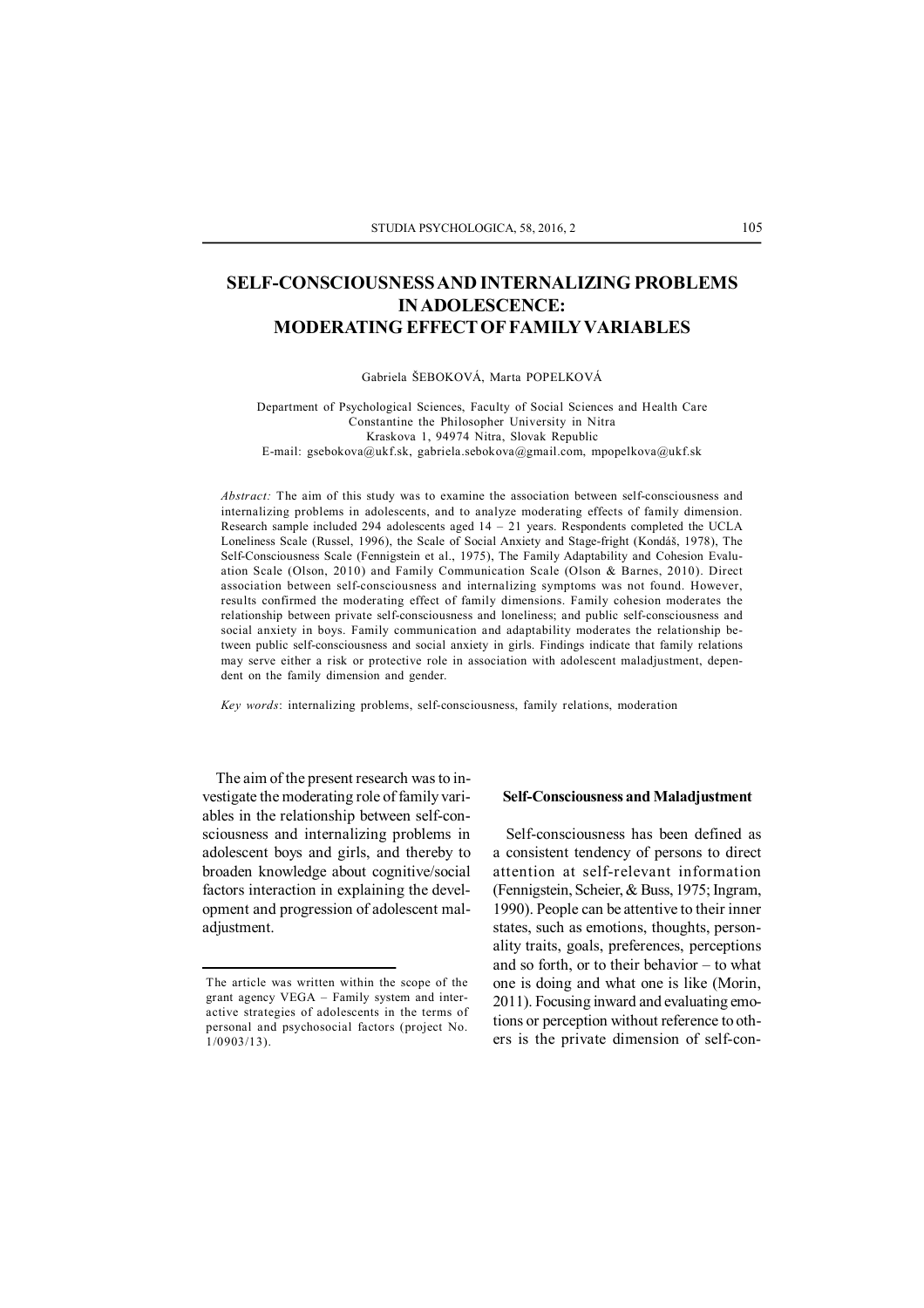sciousness and focusing outward and evaluating one's behavior, appearance and actions while taking into account the social context is the public dimension of self-consciousness (Mor & Winquist, 2002).

Self-consciousness is a cognitive variable that has been extensively discussed as an important contributor to diverse psychopathological states and maladjustment. Over the past two decades researchers demonstrated positive relations between heightened self-consciousness and anxiety, depression and lower self-esteem (Nystedt & Ljungberg, 2002) and loneliness (Schmitt  $\&$ Kurdek, 1985) in adult population. Results suggest that the tendency to focus on public aspects of the self is associated with neuroticism (Scandell, 1998), social anxiety (Mor & Winquist, 2002) and rejection sensitivity (Fenigstein, 1979), while private self-consciousness is related to problems such as social withdrawal, generalized anxiety and depression (Mor & Winquist, 2002). These research findings of different correlates for private and public self-consciousness and results of extensive meta-analysis (Mor & Winquist, 2002) have supported the distinction between these two subtypes of self-consciousness.

# **Self-Consciousness and Maladjustment in Adolescence**

Less empirical attention has been devoted to the association between the self-consciousness dimensions and maladjustment in adolescents. Pludeman (2009) demonstrated positive relationship between selfconsciousness and the degree of adolescent alcohol use. Lewinsohn et al. (1998, 1997, 1994) in three subsequent studies tested psychosocial variables hypothesized to be

associated with depression and anxiety in adolescents. The results suggested that formerly depressed and anxious adolescents, in contrast to never depressed and anxious adolescents, showed higher level of self-consciousness. The relationship between private and public self-consciousness and internalizing problems was determined in the study of Bowker and Rubin (2009). Significant associations between both types of selfconsciousness and withdrawn behavior, anxiety, depression and rejection sensitivity were revealed. However, most of the significant correlations between the public self and internalizing problems disappeared after controlling for private self-consciousness. Also, different patterns of relationships in adolescent boys and girls were revealed. Public selfconsciousness was associated with rejection sensitivity in boys, and with anxiety/depression in girls. Private self-consciousness was related to all internalizing problems in girls, but not in boys.

Together, past research findings have demonstrated the importance of self-consciousness as cognitive vulnerability for various maladjustment outcomes, which is not limited to adult population, but appears also in adolescence. In addition, the relationship between self-consciousness and internalizing problems seems to be stronger for adolescent girls compared to boys (Mor & Winquist, 2002). This is because girls are more self-focused, both on private and public aspects of the self (Rankin, Lane, Gibbons, & Gerrard, 2004). They focus on relational aspects of the self (Marčič & Grum, 2011), tend to apply emotion-focused strategies (Ficková, 2009) and engage in more maladaptive self-consciousness – rumination and corumination and cognitive biases (Rose, 2002). There is also a well-established sex differ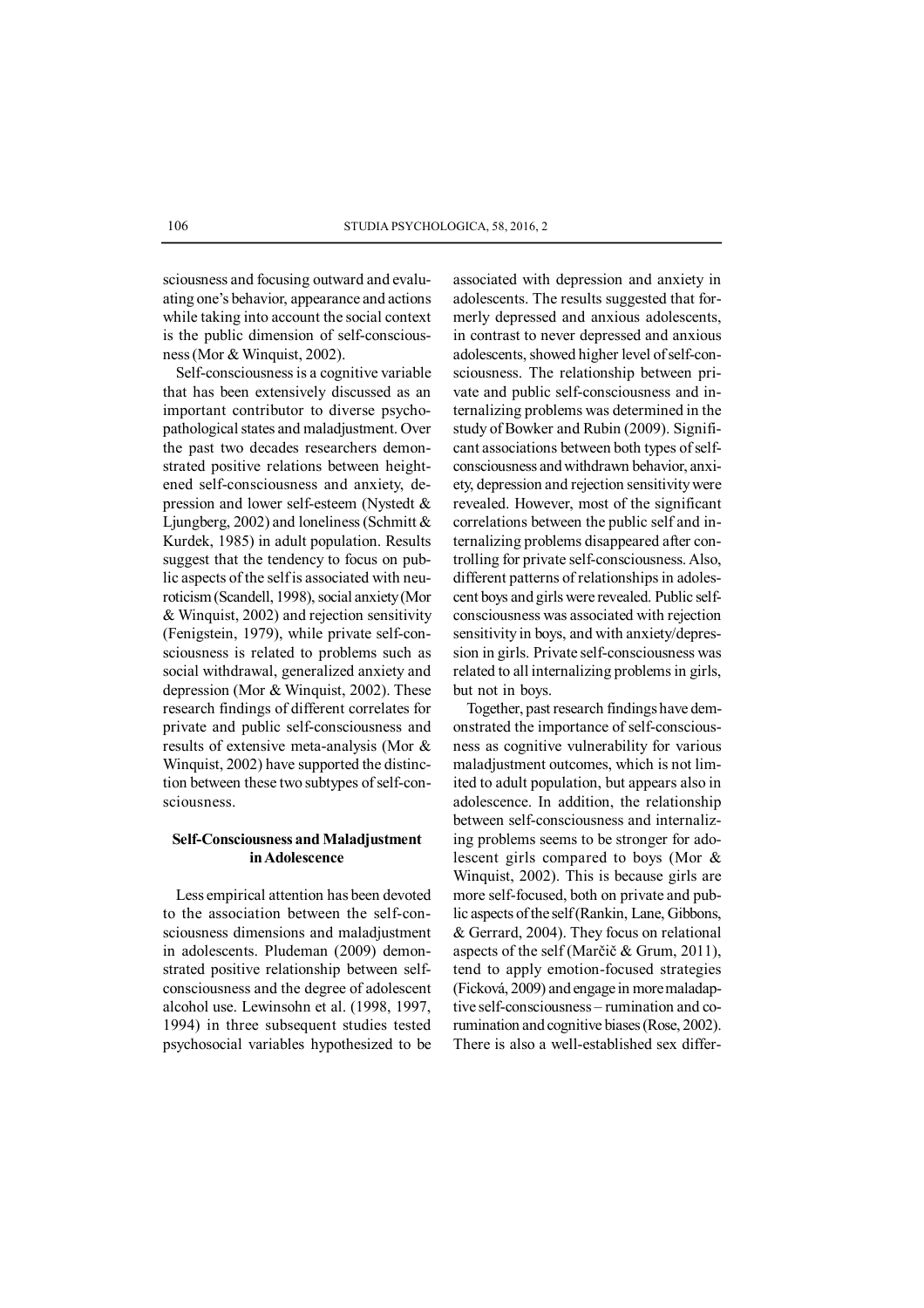ence in the prevalence of internalizing problems, in favor of girls (Martel, 2013; Ruiselová & Prokopčáková, 1997), which is hypothesized to be a result of negative emotionality, empathy and cognitive vulnerabilities in female adolescents (Ruiselová & Urbánek, 2008).

# **Family Relationships as Moderator Factors**

Developmental psychopathology framework and recent findings from longitudinal studies emphasize the integrative model of risk and protective endogenous (e.g., genetics, personality) and exogenous factors (e.g., social relations, culture) in explaining the development and progression of adolescent internalizing problems (Epkins & Heckler, 2011; Henderson, Dakof, Schwartz, & Liddle, 2006). Such model posits that risk and protective factors combine and interact in prediction of adolescent adjustment problems. However, little research has empirically tested for the presence of buffering or exacerbating effects on the self-consciousness – maladjustment relationship among adolescent boys and girls.

Commonly studied protective factors are interpersonal factors – supportive parents, family, peers and/or teachers relationships. In the present study we tested one such potential buffer – family functioning, specifically family cohesion, adaptability and communication. Research supports continued importance of family relations throughout adolescence (Bokhorst, Sumter, & Westenberg, 2009; Uhláriková, 2010; Zaťková, Drienovská, & Palkovičová, 2015) and provides evidence of their direct relation to maladjustment outcomes (Esbaugh, 2010; Jurišová & Fulmeková, 2015). Studies

investigating protective capacity of family functioning, however, bring inconsistent results. In addition, most of them focus on the moderating effect of family dimension on the relationship between environmental factors (e.g., victimization, discrimination, daily hassles, low social support) and adjustment problems (Desjardins & Leadbeater, 2011; LeBlanc, Self-Brown, Shepard, & Kelley, 2011), but less research addresses the association between endogenous factors (e.g., self-concept, cognitive variables) and internalizing problems in adolescents. That is why we find it necessary to investigate whether quality family relations protect against the development of internalizing problems associated with heightened selfconsciousness.

### **The Present Research**

Considering the growing consensus among researchers on the need to study complex relational patterns of risk and protective endogenous and exogenous factors, the current study addresses this gap by testing the moderating effect of family relations on the association between internalizing problems and self-consciousness in adolescents. Theoretical framework of developmental psychopathology of internalizing problems allows us to assume that interpersonal relationships may serve as moderators of the relationship between individual cognitive factors and adjustment problems (Bartels, Van de Aa, Van Beijsterveldt, Middeldorp, & Boomsma, 2011; Gajdošová, 1998). These theoretical assumptions have been supported by Marakovitz, Wagmiller, Mian, Briggs-Gowan an Carter (2011), who found a moderation effect of family expressivity on inhibited temperament associated with the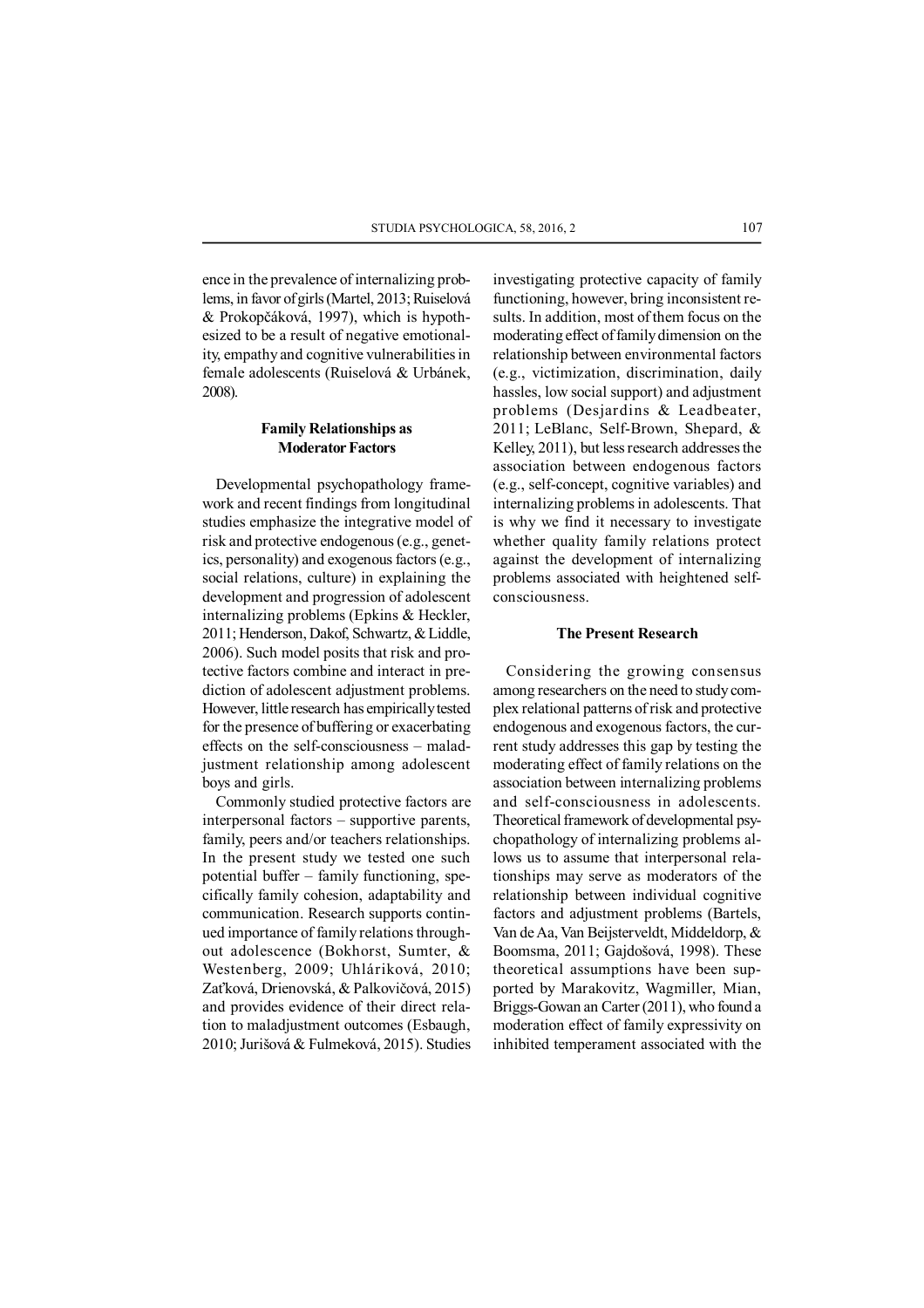onset of internalizing problems in children. Family expressivity served as a protective factor. Also, Bowker and Rubin (2009) confirmed the moderating effect of supportive friendship on the self-consciousness – internalizing problems relationship. However, positive friendship quality appeared to enhance internalizing problems associated with self-consciousness.

We hypothesize that family relations – cohesion, adaptability and communication – buffer the internalizing problems, in our study conceptualized as loneliness and social anxiety, associated with self-consciousness. Taking into account the distinction between subtypes of self-consciousness and their relation to different maladjustment outcomes (Mor & Winquist, 2002), we examined the moderating effect separately in the association between private self-consciousness and loneliness and between public selfconsciousness and social anxiety.

Researchers have declared that there are different patterns of predictors, protective and risk factors in internalizing problems of clinical, subclinical and nonclinical sample (Bogels, Van Oosten, Muris, & Smulders, 2001; Epkins & Heckler, 2011; Mor & Winquist, 2002). To gain insight into the relations between cognitive/social factors interaction and internalizing problems in adolescents from a nonclinical sample we excluded participants with heightened levels of loneliness and social anxiety.

Given the demonstrated gender differences in the self-consciousness – internalizing problems relationship (Bowker & Rubin, 2009; Mor & Winquist, 2002) and the moderating effect of family functioning (Helsen, Vollebergh, & Meeus, 2000), we conducted a moderator analysis separately in boys and girls. We hypothesized that family functioning serves as a stronger buffer for girls than for boys.

#### **Methods**

## *Participants and Procedure*

The survey was conducted in November and December 2013 at high schools and secondary schools in the Slovak cities Topoľčany and Bratislava and at Universities in Nitra. The research sample included 418 adolescents aged  $14 - 21$  years ( $M =$  $17.47, SD = 1.67, girls - 272, boys - 146.$ From the entire sample we excluded participants with extreme levels of loneliness (1 SD above the mean) and social anxiety (according to the norms – Kondáš, 1973). The final sample consisted of 294 adolescents, 187 girls and 107 boys (age range  $14 - 21$  years,  $M = 17.35$ ,  $SD = 1.62$ ).

# *Measures*

*Family Adaptability and Cohesion Scale, 4. revision* (Olson, 2010, Slovak version Šeboková, Popelková, & Šukolová, 2013) *–* the scale consists of 42 items scored on a 5 point Likert scale. The scale measures two dimensions of family functioning – cohesion and adaptability on the balanced levels (Balanced Cohesion, Balanced Adaptability) and on the unbalanced levels (Disengaged, Enmeshed, Chaotic, Rigid), based on the Olson's circumplex model. Each dimension is measured using 7 items. To measure the level of balance versus unbalance in a system, a ratio score was obtained by assessing the Balanced/Average Unbalanced score for each dimension. The Slovak version of FACES IV displayed adequate levels of validity and reliability in the sample of adolescents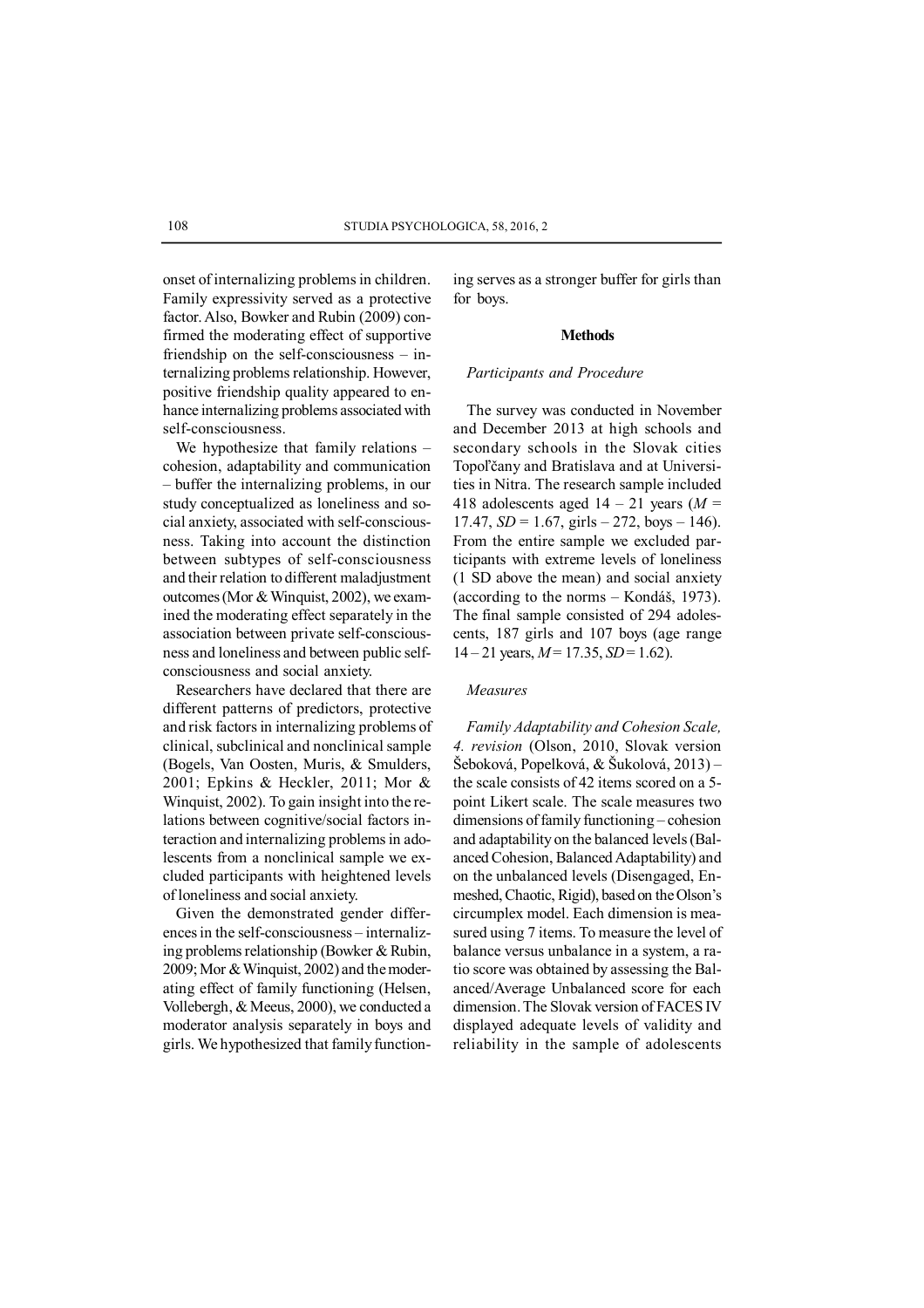(Šeboková et al., 2013). In this sample, the internal consistency ranged  $\alpha$  = .66 – .83.

*Family Communication Scale* (Olson, Barnes, 2010, Slovak version Šeboková et al., 2013) *–* the scale consists of 10 items scored on a 5-point Likert scale and measures unidimensional factor Family Communication. The Slovak translation of the scale has high validity and reliability (Šeboková et al., 2013). Internal consistency of the scale in this sample is  $\alpha = .89$ .

*Loneliness scale UCLA, 3. revision* (Russell, 1996, Slovak version Hupková, 2002) – this unidimensional scale consists of 20 items scored on a 4-point Likert scale. The scale measures subjective perception of loneliness (one's dissatisfaction with actual quality of social relationships), not the objective state. The scale has adequate level of internal consistency (ranged .89 – .94) and construct and discriminant validity (Russell, 1996). The scale is frequently used in Slovak context and displays good psychometric properties (Tomšik, 2014). In this sample, the internal consistency was  $\alpha$  = 0.89.

*KSAT* (Kondáš, 1973) *–* the scale is supposed to measure 3 dimensions of anxiety – social anxiety, phobia and stage fright. The scale was standardized for Slovak population in 1973. In this study we used only the scale measuring social anxiety (10 items). The internal consistence of the scale was  $\alpha = .77$ , which is in accordance with reliability reported by Kondáš (1973).

*Self-consciousness Scale* (Fennigstein et al., 1975; Slovak version Schraggeová, Šeboková, 2013) – the SCS assesses private and public self-consciousness and social anxiety. In the present study only private and public self-consciousness were of interest. In the sample of adolescents, a 2-factor solution of SCS was confirmed (unlike the 4factor structure in the sample of adults) and the SCS displayed adequate level of internal consistency (Rankin et al., 2004). In the present study two items from the subscale of private self were excluded because of inadequate level of internal consistency, low factor loadings and problematic comprehensibility of these items for adolescents *("I am often subject of my own fantasies"; "I sometimes have the feeling that I am off somewhere watching myself"*)*.* The final version consists of 13 items – private (6 items) and public self-consciousness (7 items). Participants indicate how similar they are to the item using a 4-point Likert scale. In this study, the levels of Cronbach's alpha were .71, .75 respectively. The correlation between subscales for the entire sample was  $r = .53$ , similar to the results from studies utilizing the scale on adolescents (Bowker & Rubin, 2009).

### **Data Analysis**

The data were analyzed using SPSS (version 21). In the first step of the analysis, the bivariate Pearson's correlation analyses for all the tested variables for girls and boys separately were performed. Considering age heterogeneity of the sample, all the tested variables were correlated with age as well. To test the moderation hypothesis of dimensions of family functioning (cohesion, adaptability, communication) in the relationship between self-consciousness (private, public) and internalizing problems (loneliness, social anxiety), we conducted a series of hierarchical regression analyses in girls and boys separately. According to recommendations by Aikin and West (1991), self-consciousness and family dimensions were mean-centered to reduce multicollinearity.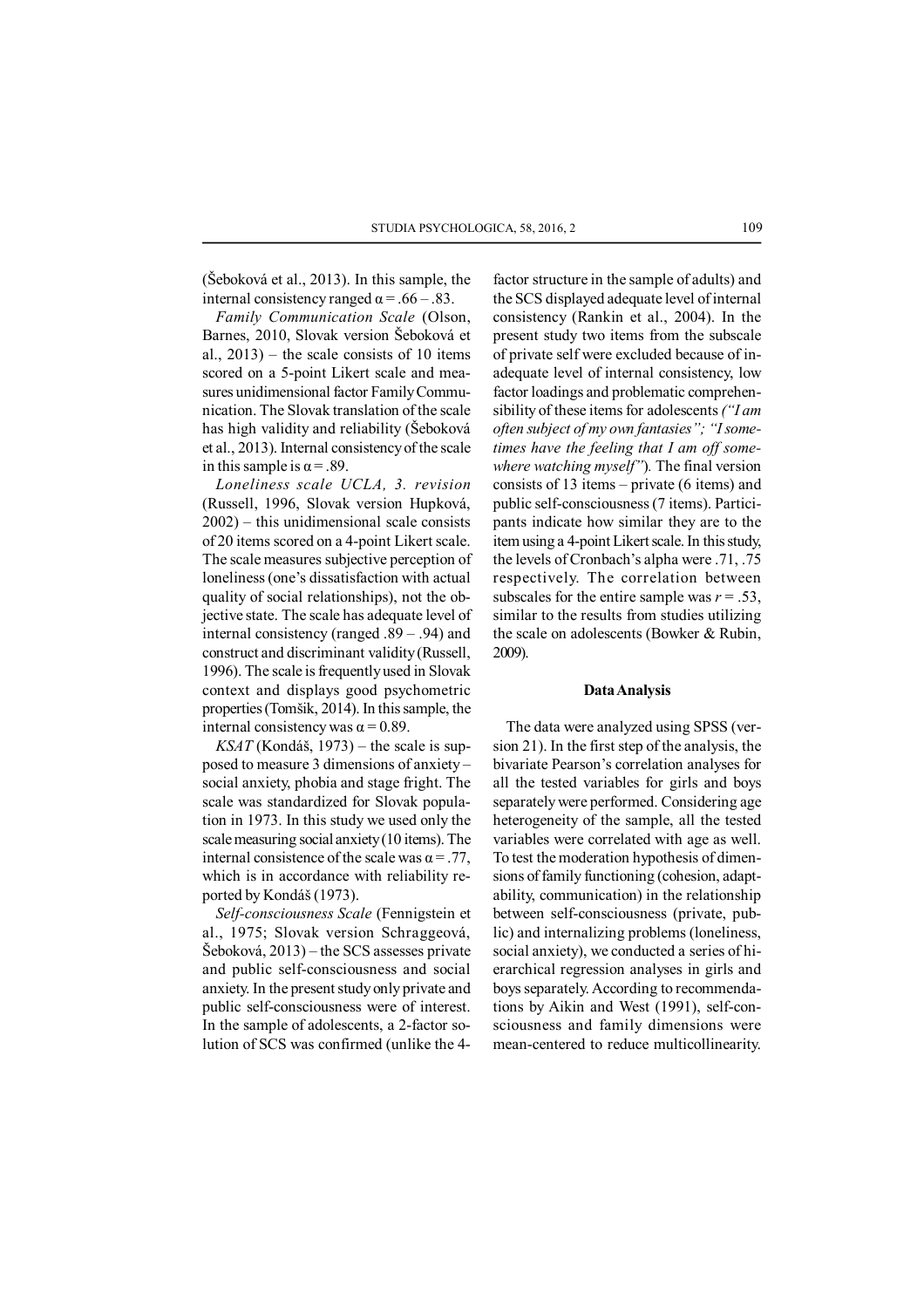The other type of self-consciousness (due to moderate correlation between subscales) was entered in the first block of the regression to control its potential effect. Independent variable (self-consciousness) and moderator (family dimensions) were entered in the second block, followed by hypothesized interactions at block 3 to test the moderating effect. Interaction terms for cohesion, adaptability and communication were analyzed separately (in summary 6 moderator models were tested). To interpret a significant interaction we followed the instructions by Aikin and West (1991). We examined the moderating variable at the mean and at  $\pm$ 1SD of the mean. Interactions were plotted in Microsoft Excel.

anxiety was not associated with family variables either in boys or in girls. Private selfconsciousness, but not public self-consciousness, was related to family variables in boys, but not in girls. No significant correlations were found between two dimensions of self-consciousness and two types of internalizing problems either in boys, or in girls (except of significant positive but small correlation between loneliness and public self in boys). As expected, there were significant inter-correlations between family variables. There were no significant correlations between tested variables and age, except for loneliness. Loneliness increases with age in boys and decreases with age in girls. However, correlation coefficients were small.

munication, cohesion, adaptability). Social

#### **Results**

The results of the correlation analysis between all variables separately on girls and boys are shown in Table 1. Only for boys, but not for girls, loneliness was negatively related to supportive family dimensions (com-

*Private Self-Consciousness and Loneliness*

To test sex differences in the pattern of association between self-consciousness, family dimensions and internalizing prob-

Table 1 *Means, standard deviations and correlation among variables separately for girls (n<sub>1</sub></sub> = 187) and boys (n<sub>2</sub> = 107)* 

|         | $M_{1}$ | SD <sub>1</sub> | M <sub>2</sub> | SD <sub>2</sub> |                              | 2.             |                | 4.             |                | $\mathfrak b$ . |                | 8.                       |
|---------|---------|-----------------|----------------|-----------------|------------------------------|----------------|----------------|----------------|----------------|-----------------|----------------|--------------------------|
| 1. LON  | 37.03   | 6.08            | 43.38          | 8.04            | $\qquad \qquad \blacksquare$ | .09            | $-10$          | $-08$          | .02            | .04             | $-0.09$        | $-17*$                   |
| 2. SA   | 26.17   | 4.94            | 22.45          | 5.62            | .16                          | $\overline{a}$ | $-0.08$        | $-.03$         | $-.06$         | .09             | .14            | $-07$                    |
| 3. COM  | 36.83   | 8.85            | 35.88          | 7.42            | $-23*$                       | .04            | $\blacksquare$ | $.68**$        | $.59**$        | .01             | $.16*$         | $-11$                    |
| 4. COH  | 179     | .58             | 1.52           | .54             | $-37**$                      | $-16$          | $.63**$        | $\blacksquare$ | $.66**$        | .03             | .09            | .02                      |
| 5. ADAP | 1.69    | .52             | 1.46           | .49             | $-38**$                      | $-06$          | $.60**$        | 76**           | $\blacksquare$ | $-.08$          | $-08$          | .02                      |
| 6. PRSC | 16.64   | 3.78            | 14.72          | 4.45            | $-15$                        | .06            | $.38**$        | $33**$         | $29**$         | $\blacksquare$  | $.52**$        | .07                      |
| 7. PUSC | 19.55   | 4.75            | 16.46          | 4.62            | $.22*$                       | .15            | $.23*$         | .10            | .11            | $.47**$         | $\blacksquare$ | .05                      |
| 8. AGE  | 17.38   | 1.63            | 1731           | 1.62            | $23*$                        | $-08$          | $-16$          | $-19*$         | $-16$          | $-.04$          | $-08$          | $\overline{\phantom{a}}$ |

*Note*. Intercorrelations for girls are presented above the diagonal, and intercorrelations for boys are presented below the diagonal. M<sub>1</sub> and SD<sub>1</sub> are means and standard deviations for girls, M<sub>2</sub> and SD<sub>2</sub> are means and standard deviations for boys. LON-loneliness, SA-social anxiety, COM-communication, COH-cohesion ratio score, ADAP-adaptability ratio score, PRSC-private self-consciousness, PUSC-public self-consciousness

\* p < .05, \*\* p < .01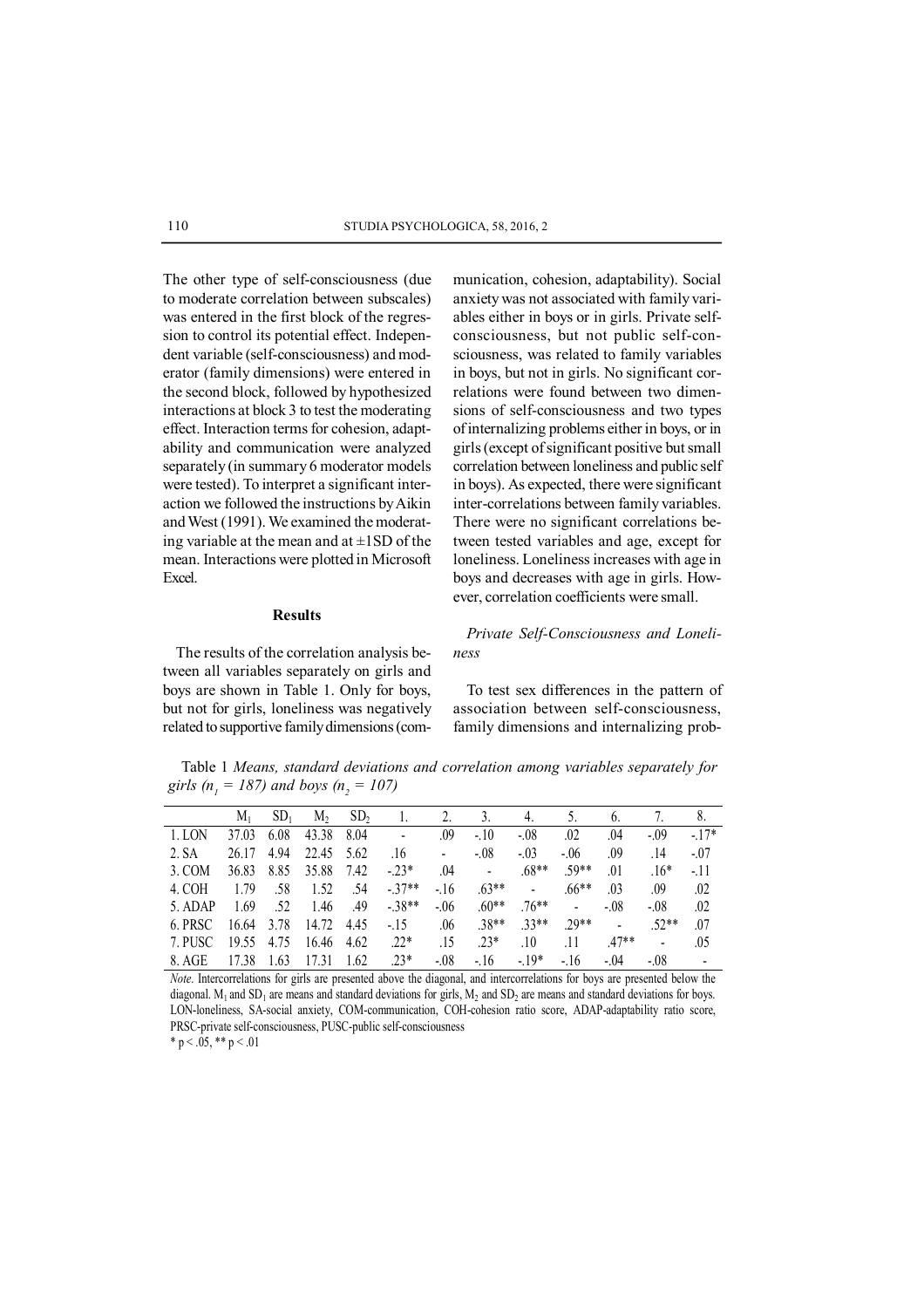lems, we conducted moderation analysis independently in the sample of girls and boys.

From the tested family variables, only family cohesion was a significant moderator of the relationship between private self-consciousness and loneliness for boys but not for girls. As it is seen in Table 2, the interaction term accounted for additional 7.2% of boys' loneliness variance (small effect size) (Cohen, 1992). There was also a significant main effect of family cohesion and adaptability, but not private self-consciousness, on loneliness for boys. In girls none of the testing variables were significant predictors or moderators of loneliness.

Figure 1 shows the direction of the interaction effect. Private self-consciousness positively predicted loneliness in boys only at high levels of cohesion  $(B = .70, p < .05)$ , but not at medium ( $B = .12$ ,  $p > .05$ ) and low levels of cohesion (B =  $-46, p > .05$ ).

## *Public Self-Consciousness and Social Anxiety*

Table 3 illustrates that interaction adaptability by public self-consciousness and communication by public self-consciousness significantly predicted social anxiety for girls but not for boys. The interaction terms accounted for additional 2%, resp. 3% of

| Predictor                                      | Family variables |              |             |                  |            |              |                 |              |             |              |            |              |  |
|------------------------------------------------|------------------|--------------|-------------|------------------|------------|--------------|-----------------|--------------|-------------|--------------|------------|--------------|--|
|                                                |                  |              |             | Girls, $n = 186$ |            |              | Boys, $n = 106$ |              |             |              |            |              |  |
|                                                | COH              |              | <b>ADAP</b> |                  | <b>COM</b> |              | <b>COH</b>      |              | <b>ADAP</b> |              | <b>COM</b> |              |  |
|                                                |                  | $\Delta R^2$ |             | $\Delta R^2$     |            | $\Delta R^2$ |                 | $\Delta R^2$ |             | $\Delta R^2$ |            | $\Delta R^2$ |  |
| Step 1                                         |                  | .01          |             | .01              |            | .01          |                 | $.05*$       |             | $.05*$       |            | $.05*$       |  |
| <b>PUSC</b>                                    | $-0.09$          |              | $-0.09$     |                  | $-0.09$    |              | $-22*$          |              | $-22*$      |              | $-.22*$    |              |  |
| Step 2                                         |                  | .02          |             | .01              |            | .02          |                 | $.11***$     |             | $.05*$       |            | .03          |  |
| PUSC                                           | $-15$            |              | $-16$       |                  | $-14$      |              | $-22*$          |              | $-20$       |              | $-18$      |              |  |
| FV                                             | $-13$            |              | $-03$       |                  | $-10$      |              | $-35***$        |              | $-24*$      |              | $-17$      |              |  |
| PRSC                                           | .16              |              | .13         |                  | .12        |              | .07             |              | .02         |              | $-.01$     |              |  |
| Step 3                                         |                  | .02          |             | .00.             |            | .01          |                 | $.07**$      |             | .03          |            | .02          |  |
| <b>PUSC</b>                                    | $-14$            |              | $-16$       |                  | $-11$      |              | $-14$           |              | $-16$       |              | $-15$      |              |  |
| FV                                             | $-14$            |              | $-03$       |                  | $-13$      |              | $-31**$         |              | $-25**$     |              | $-12$      |              |  |
| <b>PRSC</b>                                    | .14              |              | .12         |                  | .09        |              | .17             |              | .07         |              | .02        |              |  |
| FV x                                           | .03              |              |             |                  | .11        |              |                 |              |             |              |            |              |  |
| PRSC                                           |                  |              | .02         |                  |            |              | $.32*$          |              | .20         |              | .17        |              |  |
| Total                                          |                  | .04          |             | .02              |            | .04          |                 | $.23**$      |             | $.13**$      |            | .10          |  |
| $-11 - 1$<br>$\cdot$<br>$\sim$<br>$\mathbf{1}$ |                  |              |             |                  |            |              |                 |              |             |              |            |              |  |

Table 2 *Hierarchical regression analysis testing moderating effect of family variables on the relationship between private self-consciousness and loneliness in boys and girls*

Dependent variable: loneliness

*Note*. COH – cohesion ratio score, ADAP – adaptability ratio score, COM – communication, PRSC – private selfconsciousness, PUSC – public self-consciousness, FV – family variables \*\*\*  $p < .001$ , \*\*  $p < .01$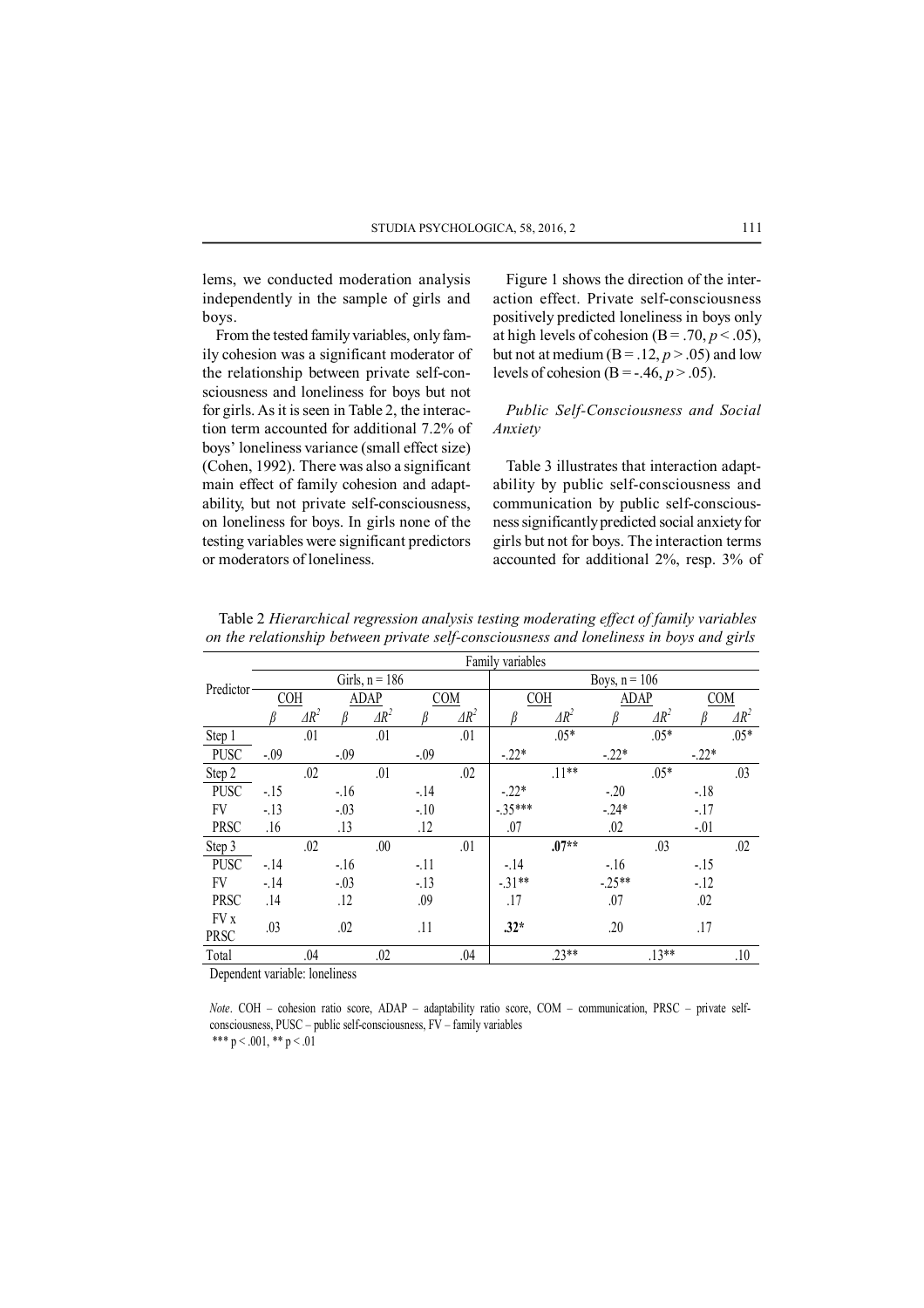

*Figure 1* Moderating effect of cohesion on the association between private self-consciousness and loneliness in boys

Table 3 *Hierarchical regression analysis testing moderating effect of family variables on the relationship between public self-consciousness and social anxiety in girls and boys*

| v<br>Predictor | Family variables        |              |             |        |            |              |            |                 |        |              |            |              |  |  |
|----------------|-------------------------|--------------|-------------|--------|------------|--------------|------------|-----------------|--------|--------------|------------|--------------|--|--|
|                | Girls, $n = 186$        |              |             |        |            |              |            | Boys, $n = 106$ |        |              |            |              |  |  |
|                | COH                     |              | <b>ADAP</b> |        | <b>COM</b> |              | <b>COH</b> |                 | ADAP   |              | <b>COM</b> |              |  |  |
|                |                         | $\Delta R^2$ |             | $AR^2$ |            | $\Delta R^2$ |            | $\Delta R^2$    |        | $\Delta R^2$ |            | $\Delta R^2$ |  |  |
| Step 1         |                         | .01          |             | .01    |            | .01          |            | .00             |        | .00.         |            | .00          |  |  |
| PRSC           | .09                     |              | .09         |        | .09        |              | .05        |                 | .06    |              | .06        |              |  |  |
| Step 2         |                         | .01          |             | .01    |            | .02          |            | .02             |        | .02          |            | .02          |  |  |
| <b>PRSC</b>    | .02                     |              | .02         |        | .01        |              | $-.03$     |                 | $-.03$ |              | $-03$      |              |  |  |
| FV             | $-.03$                  |              | $-.04$      |        | $-11$      |              | .02        |                 | .04    |              | .04        |              |  |  |
| <b>PUSC</b>    | .13                     |              | .13         |        | .15        |              | .16        |                 | .16    |              | .15        |              |  |  |
| Step 3         |                         | .01          |             | $.02*$ |            | $.03*$       |            | $.04*$          |        | .04          |            | .00.         |  |  |
| <b>PRSC</b>    | .02                     |              | $-0.02$     |        | .02        |              | .03        |                 | .03    |              | $-0.04$    |              |  |  |
| FV             | $-.01$                  |              | $-.03$      |        | $-.07$     |              | .10        |                 | .05    |              | .03        |              |  |  |
| <b>PUSC</b>    | .12                     |              | .13         |        | .10        |              | .18        |                 | .18    |              | .14        |              |  |  |
| FV x           | $-10$                   |              | $-15*$      |        | $-.18*$    |              | $.23*$     |                 | .20    |              | $-0.04$    |              |  |  |
| PUSC           |                         |              |             |        |            |              |            |                 |        |              |            |              |  |  |
| Total $R^2$    | $\cdot$ $\cdot$ $\cdot$ | .03          |             | .04    |            | $.06*$       |            | .06             |        | .06          |            | .02          |  |  |

Dependent variable: Social anxiety

*Note*. COH – cohesion ratio score, ADAP – adaptability ratio score, COM – communication, PRSC – private selfconsciousness, PUSC – public self-consciousness, FV – family variables  $* p < .05$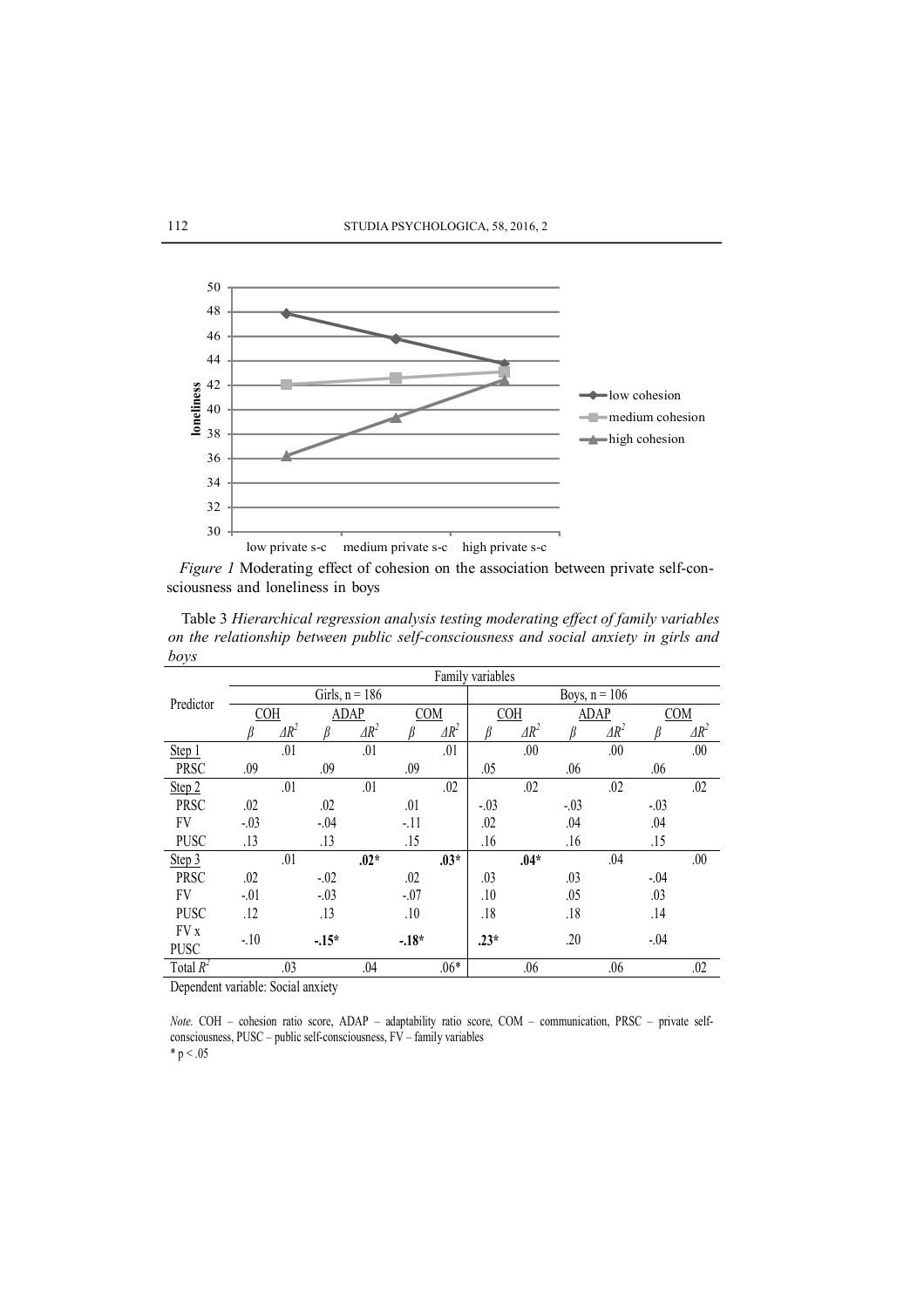

*Figure 2* Moderating effect of adaptability on the association between public self-consciousness and social anxiety in girls



*Figure 3* Moderating effect of communication on the association between public selfconsciousness and social anxiety in girls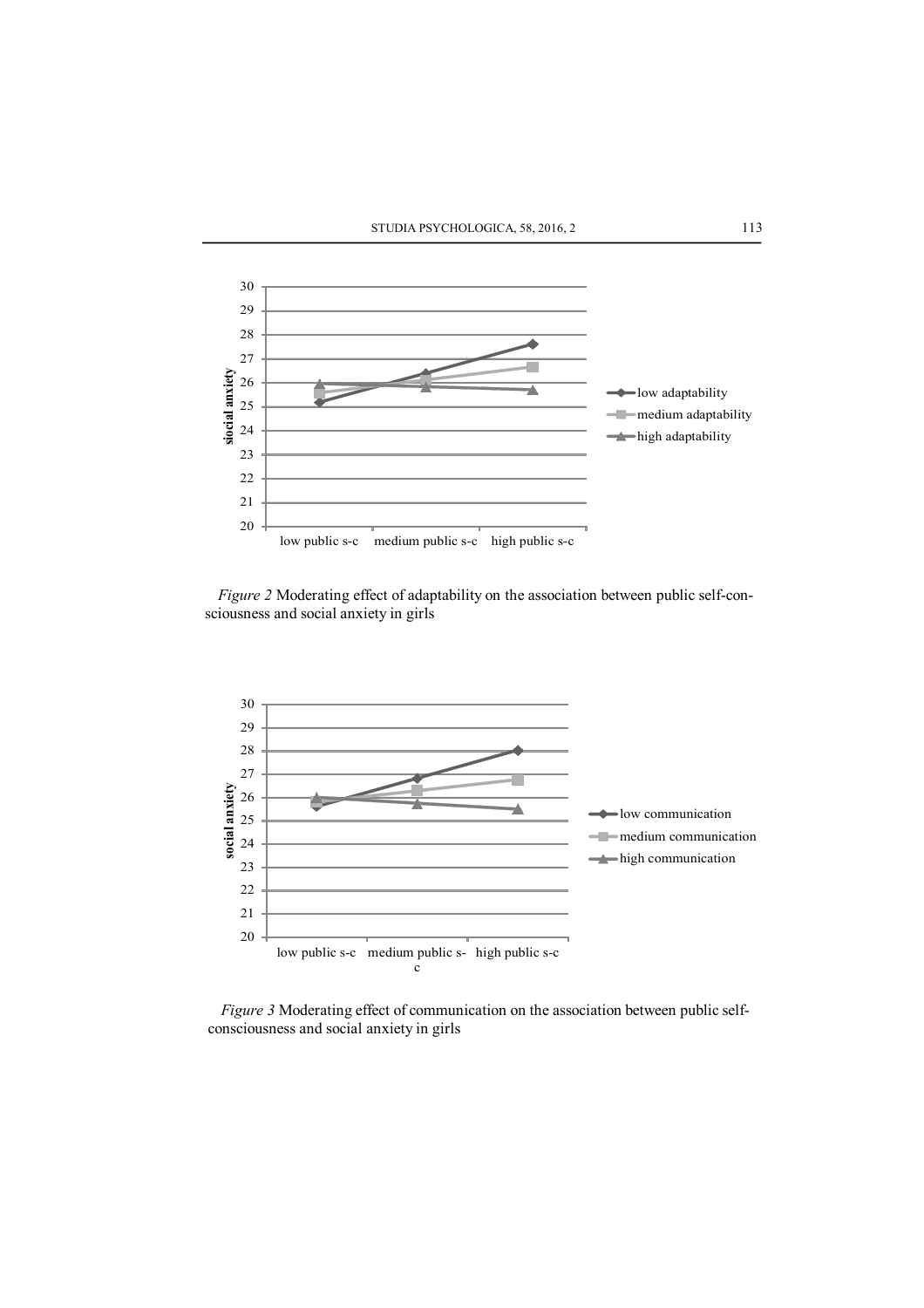

*Figure 4* Moderating effect of cohesion on the association between public self-consciousness and social anxiety in boys

social anxiety variance, which can be considered a small effect size. There was also a significant main effect of public self-consciousness, when interaction adaptability X public self-consciousness was added. In boys only cohesion was a significant moderator of the relationship between public selfconsciousness and social anxiety. Interaction accounted for additional 4% of social anxiety variance (small effect size). None of the main effects of the tested variables were significant.

Figures 2 and 3 show that there is the same pattern of moderation effect of adaptability (Figure 2) and communication (Figure 3) on the relationship between public self-consciousness and social anxiety in girls. Public self-consciousness significantly predicted social anxiety in girls only at low levels of family adaptability ( $B = .26$ ,  $p < .05$ ) and communication  $(B = .26, p < .01)$  but not at medium (B = .11,  $p > .05$ , resp. B = .10,  $p > .05$ ) and high (B = -.03,  $p > .05$ , resp. B = -.05,  $p >$ .05) levels. Figure 4 shows the direction of the interaction effect of public self-consciousness and cohesion on social anxiety in boys. Public self-consciousness significantly predicted social anxiety in boys at high levels of family cohesion ( $B = .36$ ,  $p < .05$ ), but not at medium (B = .15,  $p > .05$ ) and low levels (B = -.06,  $p > .05$ ).

#### **Discussion**

The aim of the present study was to investigate the relationship between self-consciousness and internalizing problems in a sample of adolescent girls and boys without heightened levels of loneliness and social anxiety, and to examine the moderating ef-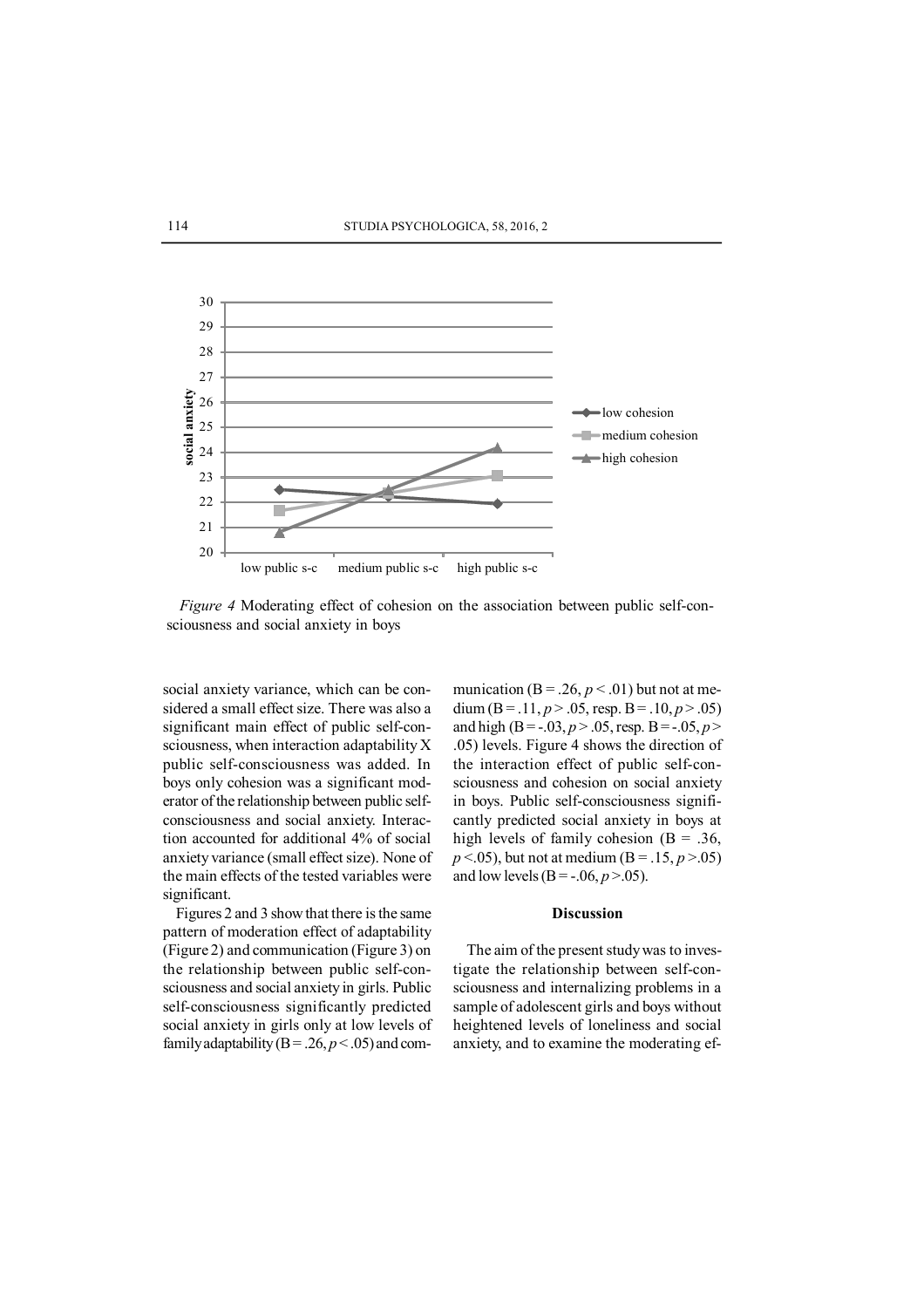fects of family dimensions – cohesion, adaptability and communication on this relationship.

*Self-Consciousness and Internalizing Problems*

Contrary to several research findings (Nystedt & Ljungberg, 2002; Schmidt & Kurdek, 1985; Vanhalst et al., 2012; Watson & Morris, 1996), we did not find a direct relationship between subtypes of self-consciousness and loneliness and social anxiety in adolescent girls and boys. However, our results are in line with the results of Mor's and Winquist's (2002) meta-analysis, measuring effect sizes of the relation between self-focused attention and negative effect. Larger effect sizes were obtained in studies examining adults than those examining adolescents and among clinical samples compared with subclinical and nonclinical samples. That is why it is more likely to find positive relationship between self-consciousness and internalizing problems in a clinical sample and in adults.

### *Family Variables as Moderators*

Results showed that family dimensions do moderate the self-consciousness – internalizing problems relationship. Contrary to expectations, family cohesion, but not adaptability and communication, exacerbated both the relationship between heightened private self-consciousness and loneliness and the relationship between heightened public selfconsciousness and social anxiety in adolescent boys, but not in girls. On the other side, family adaptability and communication but not family cohesion protected girls, but not boys, against greater feelings of social anxiety associated with public self-consciousness.

### *Family Variables as Risk Factors in Boys*

Results suggest that highly self-conscious boys (both privately and publicly), feel lonelier and more anxious in high cohesive families. Our findings contribute to the evidence of a negative aspect of highly supportive relationship – co-rumination, in the context of internalizing problems (Bowker & Rubin, 2009; Desjardins & Leadbeater, 2011; Rose, 2002). Co-rumination has been defined as excessive and repeated discussion and speculation about problems and dwelling on negative feelings in the context of a close interpersonal relationship (Rose, 2002). Corumination has been linked to depression symptoms and anxiety in adolescence (Rose, 2002; Waller & Rose, 2013). Highly cohesive and supportive families may offer to selfconscious boys the opportunity to share their ruminative thoughts and elevate their concerns and worries. But why then does family cohesion serve as a risk factor for boys and in relation to loneliness and social anxiety, when research reports higher prevalence of co-rumination in girls and in association with depression and anxiety?

Barstead, Bouchard and Shih (2013) pointed out that co-rumination has been primarily investigated in the context of same-sex friendships and parent-adolescent relationship and when the authors allowed participants to report on the level of co-rumination with their closest confidant (both male and female), gender differences in co-rumination disappeared. Boys who co-ruminated with cross-sex friends tend to co-ruminate more than boys who co-ruminated with same-sex friends. To answer our question, we assume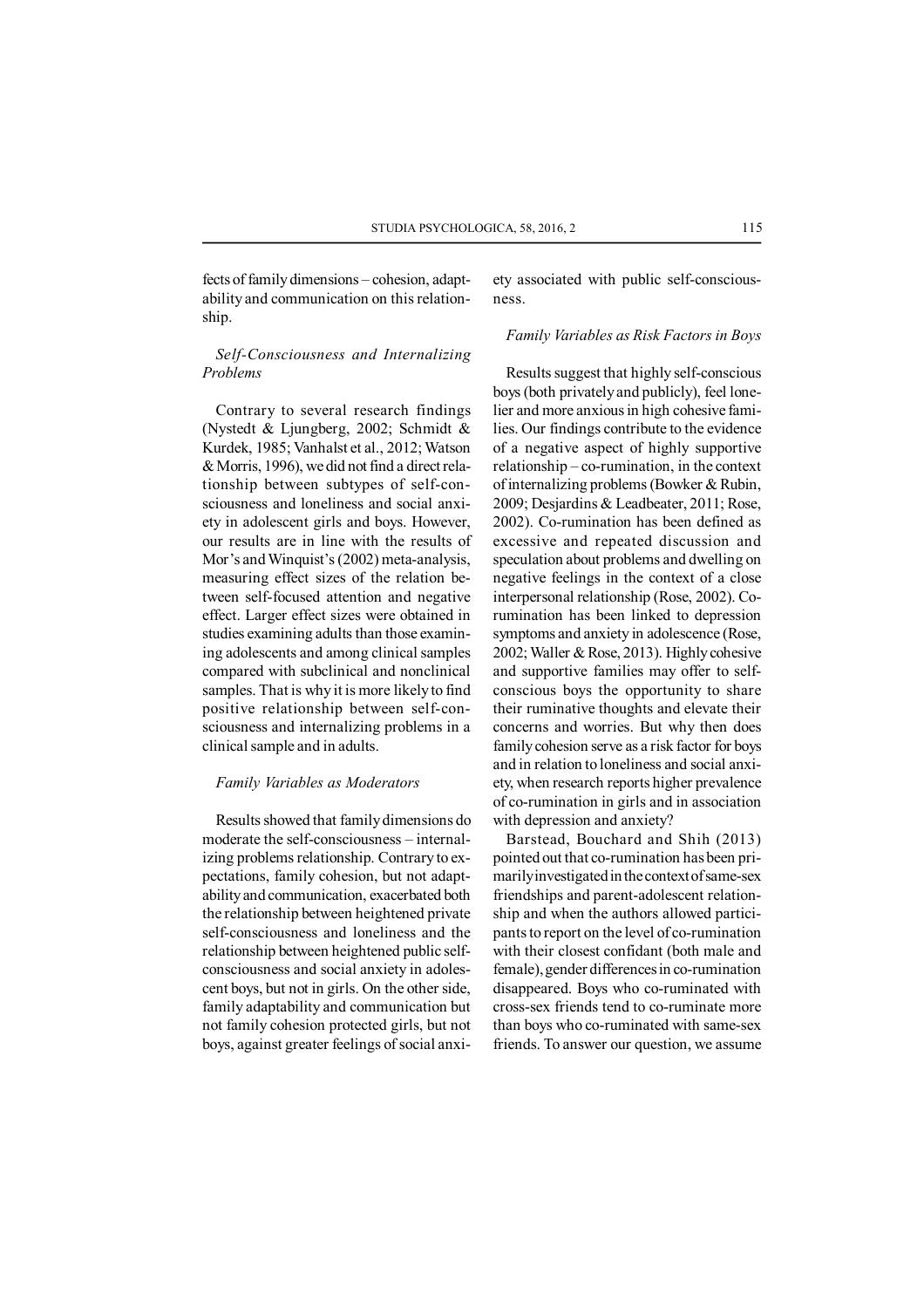that in the family system boys have more opportunities to co-ruminate with an opposite sex confidant, e.g. with their mothers or sisters. Our assumption is in line with other research that shows that adolescents tend to co-ruminate and self-disclose personal problems to mothers, more than to fathers (Calmes & Roberts, 2008; Walar & Rose, 2010).

In addition, boys, in contrast to girls, display less intimate, close and quality peer and family relationships (Tanti, Stukas, Halloran, & Foddy, 2008). Loneliness has been defined as a discrepancy between one's actual relationships and perceived quality and adequacy of these relationships resulting in subjective negative feeling. That is why it is not surprising that highly self-conscious boys feel lonelier in the context of a supportive family. Emotional support, empathy and closeness in the family may exacerbate a boy's negative feelings and awareness of deficient intimacy in their other social relationships and increase the discrepancy between real relationships and relationships that boys wish for. Similarly, high self-conscious boys' worries of rejection in social situations may be accentuated in supportive families.

It appears that emotion-focused support in interaction with heightened self-focus acts as a risk factor in boys. For them, instrumental support and more active approach to regulate emotions and solve the problems seems to be more efficient in terms of coping with internalizing problems.

# *Family Variables as Protective Factors in Girls*

The third and fourth interaction effect was identified in the relationship between public self-consciousness, family adaptability and communication, and social anxiety in a sample of adolescent girls. The results suggest that public self-consciousness predicts social anxiety only in families with dysfunctional rules, control, tasks and roles or with low quality communication. Girls with heightened public self-consciousness, who live in families with democratic leadership, negotiations including adolescents, change of roles and rules when necessary and opportunity to communicate with family members about their problems and feelings, have lower social anxiety. The buffering effect of family adaptability and communication probably works by facilitating the development of girls' autonomy and self-competence, which decreases their concerns about negative evaluation, criticism and rejection in social situations (Drake & Ginsburg, 2012).

Our findings support the assumption that social anxiety is predicted not only by genetic and personality factors, but in period of adolescence may also be moderated by environmental factors (family relations) (Bartels et al., 2011; Epkins & Heckler, 2011).

Adaptability and communication buffer against feelings of greater social anxiety associated with public self-consciousness only in girls. One possible explanation is that interpersonal factors play a larger role in the self-concept of females (Rankin et al., 2004). Girls in our sample score significantly higher on public self-consciousness than boys, which is demonstrated by greater sensitivity and suggestibility to the opinions of significant others (Buss, 2001). For girls, in terms of reflecting their position in the family and the opportunity to talk about their concerns, the democratic leadership and quality communication in the family may be a stronger buffer than for boys for whom the interpersonal context is not so important.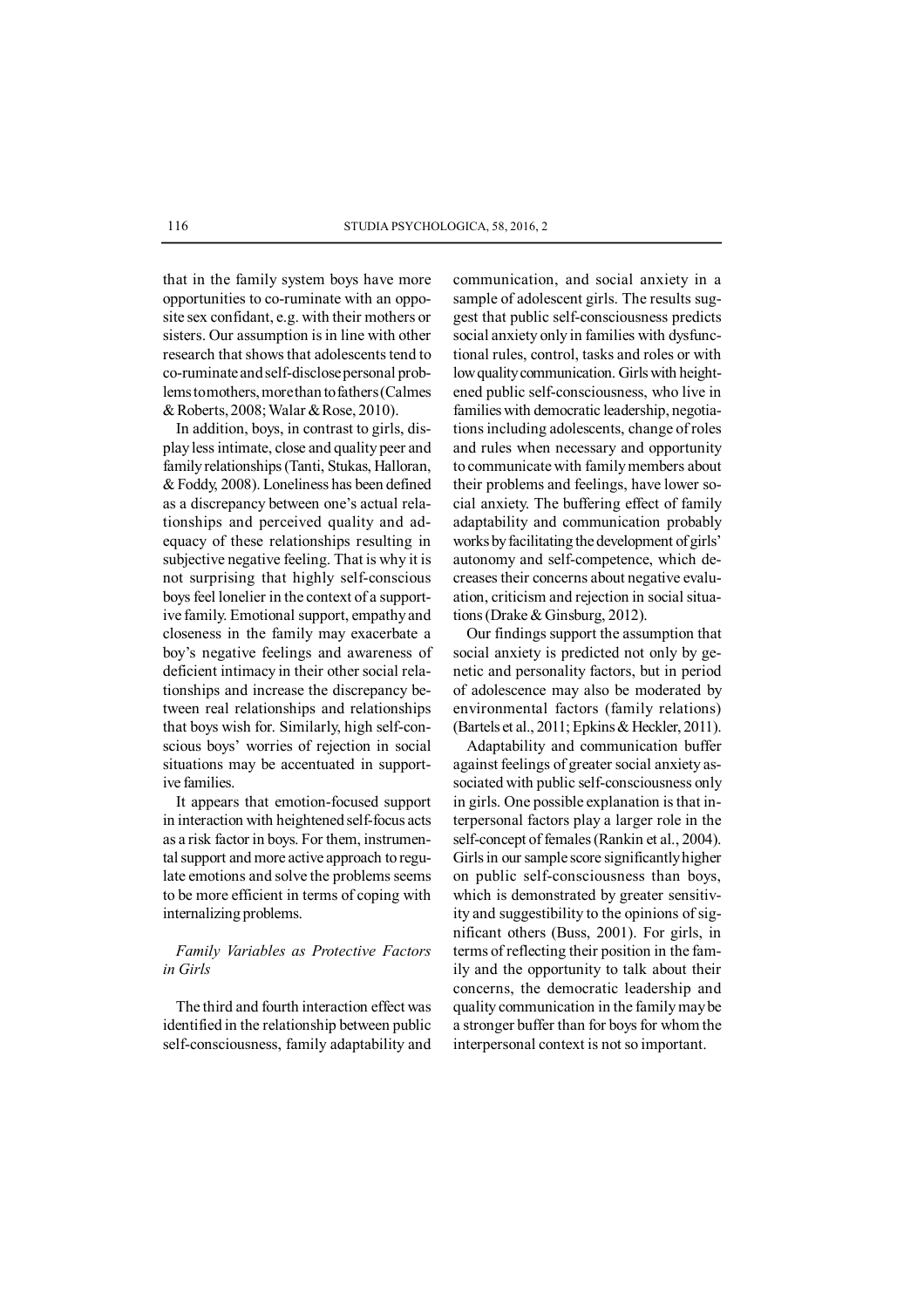Together, the results of the present study suggest that self-consciousness is not in a direct relationship with adolescent internalizing problems, it predicts adjustment problems only in the interaction with interpersonal variables. In addition, interpersonal, family relations may play either a protective or a risk role in relation to adolescent internalizing problems, depending mostly on gender and dimension of family relationship (emotional support – control – communication). Emotional support from family may be a risk factor for greater feelings of loneliness and social anxiety associated with private and public self-consciousness respectively in boys, whereas democratic leadership and communication buffer heightened social anxiety associated with public self-consciousness in girls.

### *Main Effects of Family Variables*

This study also found a significant main effect of family cohesion and adaptability, but not communication, on loneliness in boys. In girls none of the main or interaction effects were found. These results are consistent with other findings in which family variables were related to loneliness in boys, but not in girls (Distel et al., 2010). Additionally, adolescent girls mature earlier than boys (Ruiselová & Prokopčáková, 2013) and that is why, in contrast to boys, for girls at this age a romantic partner and peers may be a more important relational system and explain more loneliness variance than family (Green Richardson, Lago, & Schatten-Jones, 2011; Monck, 1991).

None of the main effects of family relationships on social anxiety was significant in either gender. Consistent with these findings, recent meta-analysis showed that family-related variables are significantly more associated with depression and loneliness than social anxiety. On the other hand, social anxiety is linked to peer-related variables significantly more than to family variables (Drake & Ginsburg, 2012; Epkins & Heckler, 2011). Similarly, in the Slovak context, Ruiselová and Prokopčáková (1997) found that anxiety of adolescent girls and boys, was primarily connected to relations with peers.

## *Limitations and Future Directions*

The present study has several limitations. First, the study was cross-sectional; therefore, we cannot determine the direction of effects between the examined variables. Although correlations between personality, family behavior and adolescent behavior are often interpreted as an endogenous and environmental effect on the adolescent development, and some longitudinal studies suggested that interaction between family variables and stressors may lead to poorer adjustment in adolescents (Desjardins & Leadbeater, 2001; Oliva et al., 2009), these connections could also be interpreted in the opposite direction. For example, the correlation may indicate that family adapt their behavior in response to the behavior of the adolescent, or internalizing problems may lead to heightened private or public self-focus of adolescents which is developing during this period. Future research could analyze the interplay between self-consciousness, maladjustment and family context over time to better understand the contribution of the social/cognitive factors interaction in adolescent development.

Second, other interpersonal relations – potential buffers were not examined. Moreover, the sizes of interaction effects reported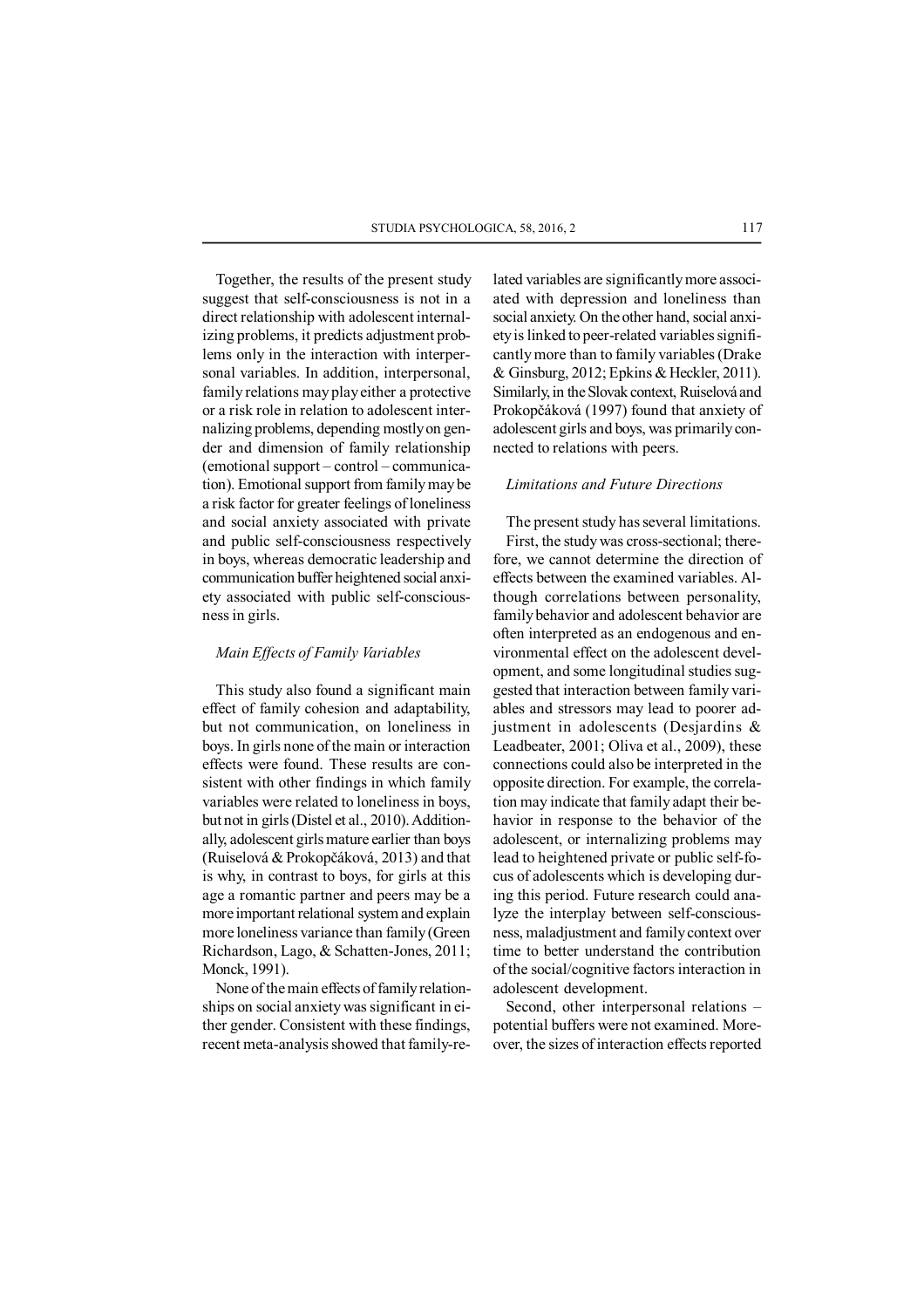in our study were small, which is common in moderation studies. It is likely that other support systems – peers, teachers, school and romantic partner may be important protective factors in the context of adolescent internalizing problems, especially in girls.

Third, we examined only a sample of adolescents without heightened levels of loneliness and/or social anxiety. This truncation of the sample does not provide assurance that in fact we studied a non-clinical sample (adolescents in our sample may have many other concerns). However, the main focus of the study was to eliminate extreme levels of two examined internalizing problems – loneliness and social anxiety. Moreover, the norms we used to exclude participants with heightened social anxiety are outdated (year 1973) and probably do not correspond to the prevalence of social anxiety in current adolescent population. Future research should address the differences in direct and moderating effects in clinical, subclinical and nonclinical samples using actual norms and objective criteria.

Also, the present study examined a wide range of internalizing problems only via two separate concepts – loneliness and social anxiety. To gain a complex insight into cognitive/social factors interaction other internalizing problems should be studied.

Another limitation is utilizing only self-report measures. It could be important for future research to add other sources of information, for example, parents and teachers, to eliminate a shared-method variance. The results suggest that adolescents discriminate between more types of loneliness depending of the context. Adolescents may be satisfied with closeness in family, but also feel lonely in the context of peer and romantic partner relations. In future studies the multidimensional measure of loneliness could be utilized.

Despite the mentioned limitations, the present study increases our understanding of the maladjustment correlates of private and public self-consciousness during middle and late adolescence, and also provides support for the necessity to investigate protective and risk cognitive and relational factors in integrative fashion rather than examining them separately. Our findings suggest that family variables may moderate not only the relationship between environmental stressors and adolescent development but also the association between endogenous/cognitive factors and adolescent maladjustment. The current study also points out the importance of more complex family variables in contrast to dyadic parent-adolescent relationship. Our findings may have an important implication for the intervention and prevention efforts designed to reduce adolescents' adjustment problems.

Received April 28, 2015

#### **References**

- Aiken, L. S., & West, S. G. (1991). *Multiple regression: Testing and interpreting interactions*. California: SAGE Publications, Inc.
- Barstead, M. G., Bouchard, L. C., & Shih, J. H. (2013). Understanding gender differences in corumination and confidant choice in young adults. *Journal of Social and Clinical Psychology, 32*(7), 791-808. Retrieved from http://www.guilford. com/journals/Journal-of-Social-and-Clinical-Psychology/Thomas-Joiner/07367236
- Bartels, M., Van De Aa, N., Van Beijsterveldt, C. E. M., Middeldorp, C. M., & Boomsma, D. I. (2011). Adolescent self-report of emotional and behavioral problems: Interactions of genetic factors with sex and age. *Journal of the Canadian Academy of Child and Adolescent Psychiatry*, *20*(1), 35-52. Retrieved from http://www.cacap-acpea. org/en/cacap/Journal\_p828.html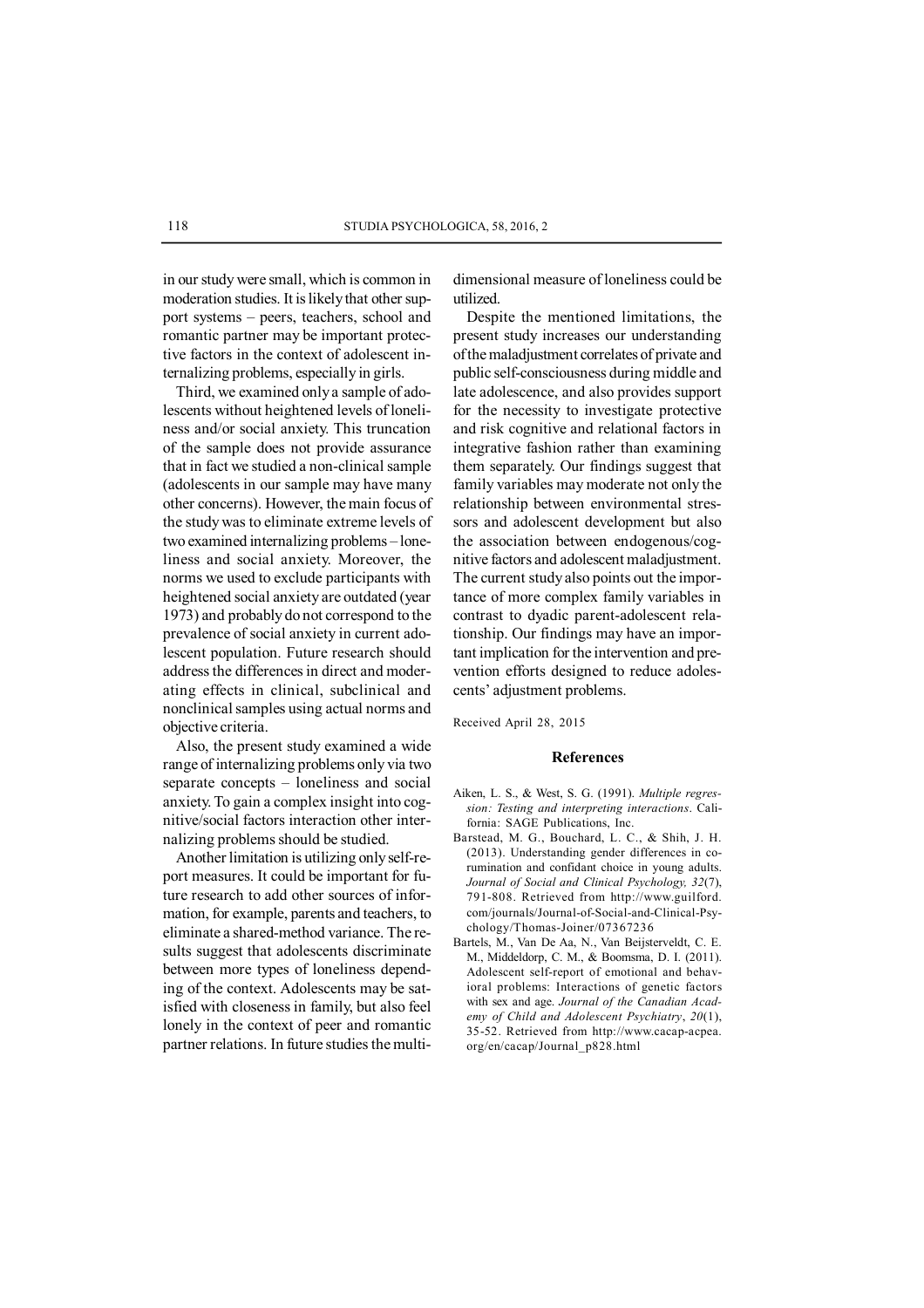- Bogels, S. M., Van Oosten, A., Muris, P., & Smulders, D. (2001). Familial correlates of social anxiety in children and adolescents. *Behaviour Research and Therapy*, *39*, 273-287. Retrieved from http:/ /www.journals.elsevier.com/behaviour-researchand-therapy/
- Bokhorst, C. L., Sumter, S. R., & Westenberg, P. M. (2009). Social support from parents, friends, classmates, and teachers in children and adolescents aged 9 to 18 years: Who is perceived as most supportive? *Social Development, 19*(2), 417-426. doi: 10.1111/j.1467-9507.2009. 00540.x
- Bowker, J. C., & Rubin, K. H. (2009). Self-consciousness, friendship quality, and adolescent internalizing problems. *British Journal of Developmental Psychology*, *27*, 249-267. doi: 10.1348/ 026151008X295623
- Buss, A. H. (2001). *Psychological dimensions of the self*. California: Sage Publications, Inc.
- Calmes, C. A., & Roberts, J. E. (2008). Rumination in interpersonal relationships: Does co-rumination explain gender differences in emotional distress and relationship satisfaction among college students? *Cognitive Therapy and Research*, *32*, 577-590. doi: 10.1037/a0023384
- Cohen, J. (1992). A power primer. *Psychological Bulletin*, *11*(1), 155-159. Retrieved from http:// www.apa.org/pubs/journals/bul/
- Desjardins, T. L., & Leadbeater, B. J. (2011). Relational victimization and depressive symptoms in adolescence: Moderating effects of mother, father, and peer emotional support. *Journal of Youth and Adolescence*, *40*, 531-544. doi: 10.1007/s10964-010-9562-1
- Distel, M. A., Rebollo-Mesa, I., Abdellaou, A., Derom, C. A., Willemsen, G., Cacioppo, J. T., & Boomsma, D. I. (2010). Familial resemblance for loneliness. *Behavior Genetics*, *40*, 480-494. doi: 10.1007/s10519-010-9341-5
- Drake, K. L., & Ginsburg, G. S. (2012). Family factors in the development, treatment, and prevention of childhood anxiety disorders. *Clinical Child and Family Psychology Review*, *15*, 144-162. doi: 10.1007/s10567-011-0109-0
- Epkins, C. C., & Heckler, D. R. (2011). Integrating etiological models of social anxiety and depression in youth: Evidence for a cumulative interpersonal risk model. *Clinical Child and Family Psychology Review, 14*, 329-376. doi: 10.1007/ s10567-011-0101-8
- Esbaugh, E. M. (2010). Friend and family support as moderators of the effects of low romantic

partner support on loneliness among college women. *Individual Differences Research, 8*(1), 8-16. Retrieved from http://www.idr-journal.com/

- Fenigstein, A. (1979). Self-consciousness, self-attention, and social interaction. *Journal of Personality and Social Psychology*, *37*(1), 75-86. doi: 10.1037/0022-3514.37.1.75
- Fennigstein, A., Scheier, M. F., & Buss, A. H. (1975). Private and public self-consciousness: Assessment and theory. *Journal of Consulting and Clinical Psychology*, *43*(4), 522-527. doi: 10.1037/ h0076760
- Ficková, E. (2009). Reactive and proactive coping with stress in relation to personality dimensions in adolescents. *Studia Psychologica*, *51*(2/3), 149-160. Retrieved from http://psychologia.sav. sk/sp/
- Gajdošová, E. (1998). *Školský psychológ a jeho vstup do humanizácie našich škôl*. Bratislava: Príroda.
- Green Richardson, D. S., Lago, T., & Schatten-Jones, E. C. (2001). Network correlates of social and emotional loneliness in young and older adults. *Personality and Social Psychology Bulletin*, *27*, 281-288. doi:10.1177/0146167201273002
- Helsen, M., Vollebergh, W., & Meeus, W. (2000). Social support from parents and friends and emotional problems in adolescence. *Journal of Youth and Adolescence*, *29*(3), 319-335. doi: 10.1023/ A:1005147708827
- Henderson, C. E., Dakof, G. A., Schwartz, S. J., & Liddle, H. A. (2006). Family functioning, selfconcept, and severity of adolescent externalizing problems. *Journal of Child and Family Studies, 15*, 721-731. doi: 10.1007/s10826-006-9045 x
- Hupková, M. (2002). Osamelosť a zmysel života u adolescentov. (Unpublished diploma thesis). Constantine the Philosopher University, Nitra.
- Ingram, R. E. (1990). Self-focused attention in clinical disorders: Review and a conceptual model. *Psychological Bulletin*, *107*(2), 156-176. Retrieved from http://www.apa.org/pubs/journals/bul/
- Jurišová, E., & Fulmeková, B. (2015). Typy rodinných systémov a ich vzťah k sexuálne rizikovému správaniu u adolescentov. Vzťahy v rodine v adolescencii: Zborník abstraktov. Nitra: UKF.
- Kondáš, O. (1973). *Škála klasickej sociálnosituačnej anxiety a trémy*. Bratislava: Psychodiagnostické a didaktické testy.
- Leblanc, M., Self-Brown, S., Shepard, D., & Kelley, M. L. (2011). Buffering the effects of violence: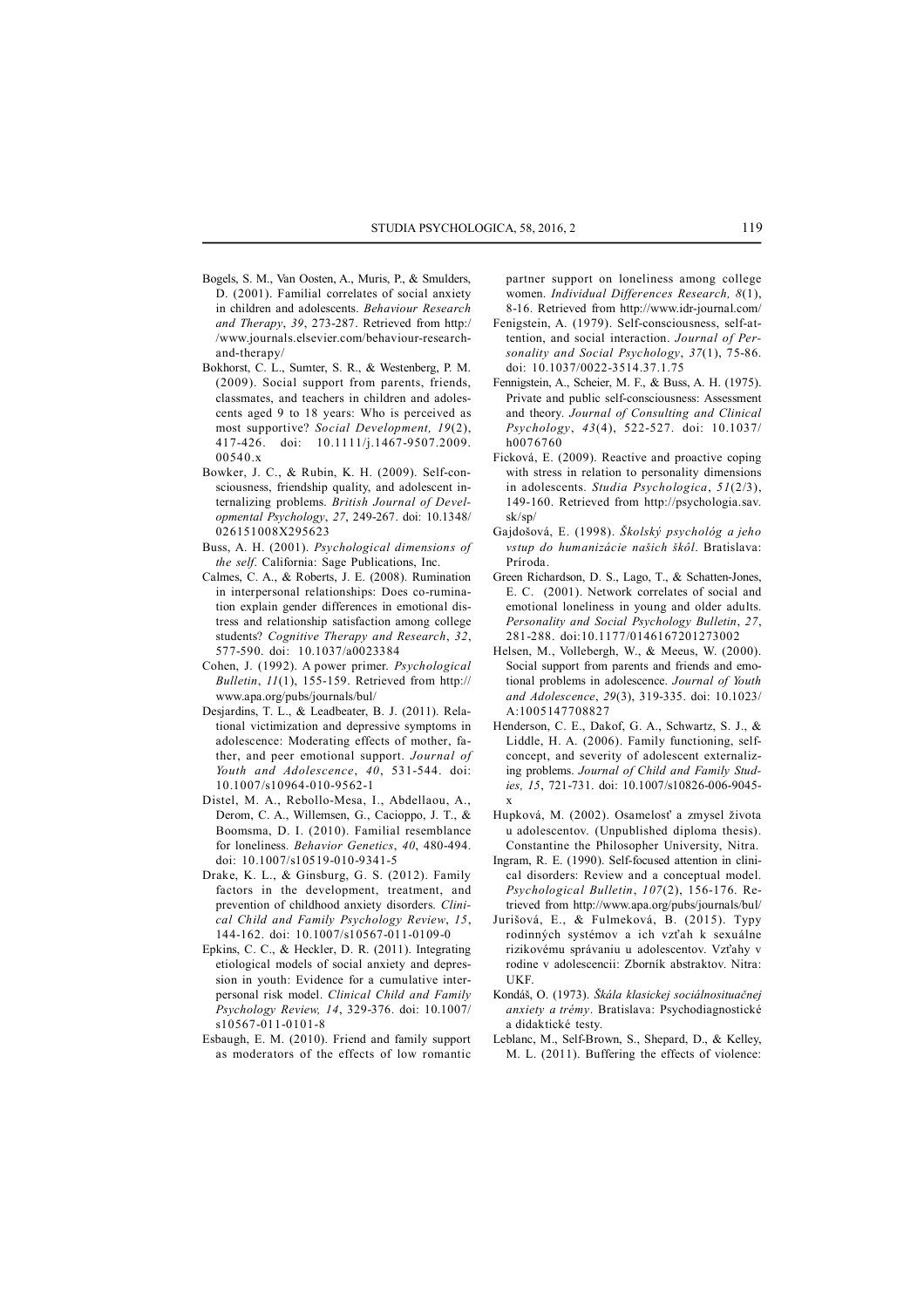Communication and problem-solving skills as protective factors for adolescents exposed to violence. *Journal of Community Psychology*, *39*(3), 353-367. doi: 10.1002/jcop.20438

- Lewinsohn, P. M., Gotlib, I. H., & Seeley, J. R. (1997). Depression-related psychosocial variables: Are they specific to depression in adolescents? *Journal of Abnormal Psychology, 106*(3), 365-375. doi: 10.1037/0021-843X.106.3.365
- Lewinsohn, P. M., Gotlib, I. H., Lewinsohn, M., Seeley, J. R., & Allen, N. B. (1998). Gender differences in anxiety disorders and anxiety symptoms in adolescents. *Journal of Abnormal Psychology, 107*(1), 109-117. doi: 10.1037/0021- 843X.107.1.109
- Lewinsohn, P. M., Roberts, R. E., Seeley, J. R., Rohde, P., Gotlib, I. H., & Hops, H. (1994). Adolescent psychopathology: II. Psychosocial risk factors for depression. *Journal of Abnormal Psychology*, *103*(2), 302-315. doi: 10.1037/0021- 843X.103.2.302
- Marakovitz, S. E., Wagmiller, R. L., Mian, N. D., Briggs-Gowan, M. J., & Carter, A. S. (2011). Lost toy? Monsters under the bed? Contributions of temperament and family factors to early internalizing problems in boys and girls. *Journal of Clinical Child & Adolescent Psychology*, *40*(2), 233-244. doi: 10.1080/15374416.2011.546036
- Marčič, R., & Kobal Grum, D. (2011). Gender differences in self-concept and self-esteem components. *Studia Psychologica*, *53*(4), 373-384. Retrieved from http://psychologia.sav.sk/sp/
- Martel, M. M. (2013). Sexual selection and sex differences in the prevalence of childhood externalizing and adolescent internalizing disorders. *Psychological Bulletin*, *139*(6), 1221-1259. doi: 10.1037/a0032247
- McLoad, B. D., Weisz, J. R., & Wood, J. J. (2007). Examining the association between parenting and childhood depression: A meta-analysis. *Clinical Psychology Review*, *27*, 986-1003. doi:10.1016/ j.cpr.2007.03.001
- Monck, E. (1991). Patterns of confiding relationships among adolescent girls. *Journal of Child Psychiatry, 32*, 333-345. doi: 10.1111/j.1469- 7610.1991.tb00311.x
- Mor, N., & Winquist, J. (2002). Self-focused attention and negative affect: A meta-analysis. *Psychological Bulletin*, *128*(4), 638-662. doi: 10.1037//0033-2909.128.4.638
- Morin, A. (2011). Self-awareness Part 1: Definition, measures, effects, functions and antecedents. *Social and Personality Psychology Com-*

*pass*, *5*(10), 807-823. doi: 10.1111/j.1751-9004. 2011.00387.x

- Nystedt, L., & Ljungberg, A. (2002). Facets of private and public self-consciousness: Construct and discriminant validity. *European Journal of Personality*, *16*(2), 143-159. doi: 10.1002/per.440
- Olson, D. H. (2010). *FACES IV Manual*. Minnesota: Life Innovations.
- Olson, D. H., & Barnes, H. (2010). *Family communication*. Minnesota: Life Innovations.
- Pludeman, A., Theron, W. H., & Steel, H. R. (1999). The relationship between adolescent alcohol use and self-consciousness. *Journal of Alcohol & Drug Education, 44*(3), 10-20. Retrieved from http://www.jadejournal.com/
- Ráczová, B. (2006). Prežívanie osamelosti a miera subjektívnej pohody u vysokoškolákov/čok. Prožívání sebe a měnícího se světa: Psychologické dny: Zborník príspevkov. Praha: KP FFUK.
- Rankin, J. L., Lane, D. J., Gibbons, X. F., & Gerrard, M. (2004). Adolescent self-consciousness: Longitudinal age changes and gender differences in two cohorts. *Journal of Research on Adolescence, 14*(1), 1-21. Retrieved from http://onlinelibrary. wiley.com/journal/10.1111/%28ISSN%291532- 7795
- Rose, A. J. (2002). Co-rumination in the friendship of girls and boys. *Child Development, 73*(6), 1830-1843. doi: 10.1111/1467-8624.00509
- Ruiselová, Z., & Prokopčáková, A. (1997)*. Prehľad najfrekventovanejších problémov adjustácie 15 ročných adolescentov na Slo*vensku. Bratislava: Ústav experimentálnej psychológie SAV.
- Ruiselová, Z., & Prokopčáková, A. (2013). *Problémy adolescencie. Slovensko-Švédske výskumné porovnanie 15-ročných*. Bratislava: Ústav experimentálnej psychologie SAV.
- Ruiselová, Z., & Urbánek, T. (2008). Parents' and peers' influence on norms and norm-breaking behavior of Slovak adolescent boys and girls. *Studia Psychologica*, *50*(2), 191-200. Retrieved from http://psychologia.sav.sk/sp/
- Russell, D. W. (1996). UCLA Loneliness Scale (Version 3): Reliablity, validity and factor structure. *Journal of Personality Assessment, 66*, 20-40. doi:10.1207/s15327752jpa6601\_2
- Scandell, D. J. (1998). The personality correlates of public and private self-consciousness from a five–factor perspective. *Journal of Social Behavior & Personality, 13*(4), 579-592. Retrieved from http://www.sbp-journal.com/index.php/sbp
- Schmitt, J. P., & Kurdek, L. A. (1985). Age and gender differences and correlates of loneliness in